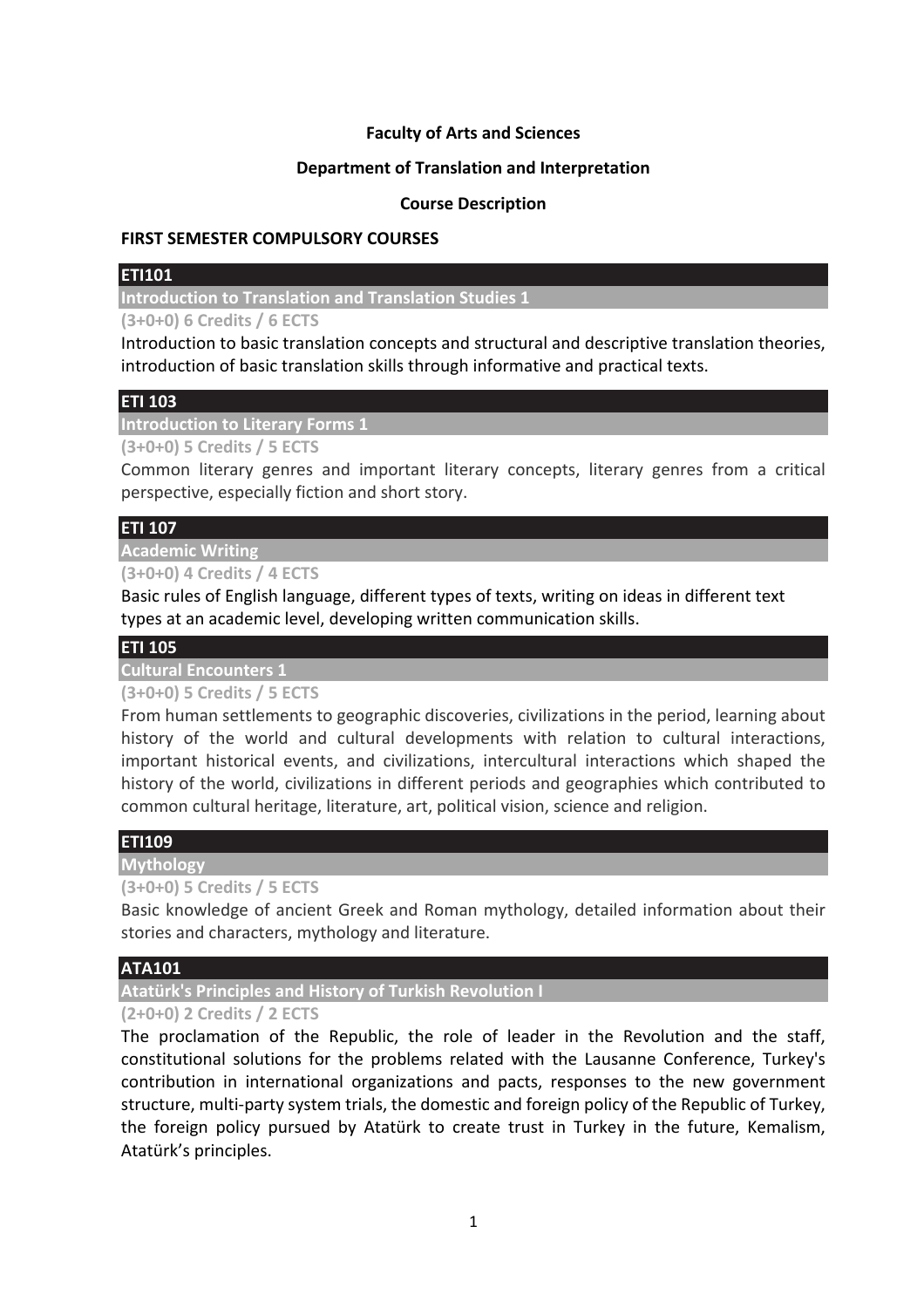# **TRK101**

**Turkish Language 1**

# **(2+0+0) 2 Credits / 2 ECTS**

The relationship between language and thought, the relationship between language and culture, the importance of language in social life, the languages of the world and the place of Turkish among these languages; Turkish situation and problems; Turkish spelling rules; effective reading and listening; general rules of written and oral expression; intellectual order, paragraph and forms of expression; official correspondence.

## **SEG001**

## **Manifest of İstinye 1**

# **(0+2+0) 1 Credits / 1 ECTS**

This course is directed by the Student Center. Students are responsible for participating in social activities, social responsibility projects, and part-time works.

## **SECOND SEMESTER COMPULSORY COURSES**

## **ETI102**

## **Introduction to Translation and Translation Studies 2**

## **(3+0+0) 5 Credits / 5 ECTS**

Introduction to the profession of translation and interpretation, types of translation, translation processes, translation strategies, introduction to basic concepts such as quality control in translation. Gaining familiarity with the theoretical and practical nature of translation.

## **ETI 104**

## **Introduction to Literary Forms 2**

## **(3+0+0) 5 Credits / 5 ECTS**

Common literary genres and important literary concepts, literary genre evaluations from a critical perspective, poetry, and drama.

# **ETI106**

# **Cultural Encounters 2**

# **(3+0+0) 5 Credits / 5 ECTS**

Civilization from the geographical discoveries to the present, learning about history of the world and cultural developments with relation to cultural interactions, important historical events, and civilizations, intercultural interactions which shaped the history of the world, civilizations in different periods and geographies which contributed to common cultural heritage, literature, art, political vision, science and religion.

# **ETI108**

## **Introduction to Language and Linguistics**

## **(3+0+0) 5 Credits / 5 ECTS**

Common literary genres and important literary concepts, literary genre evaluations from a critical perspective, poetry, and drama.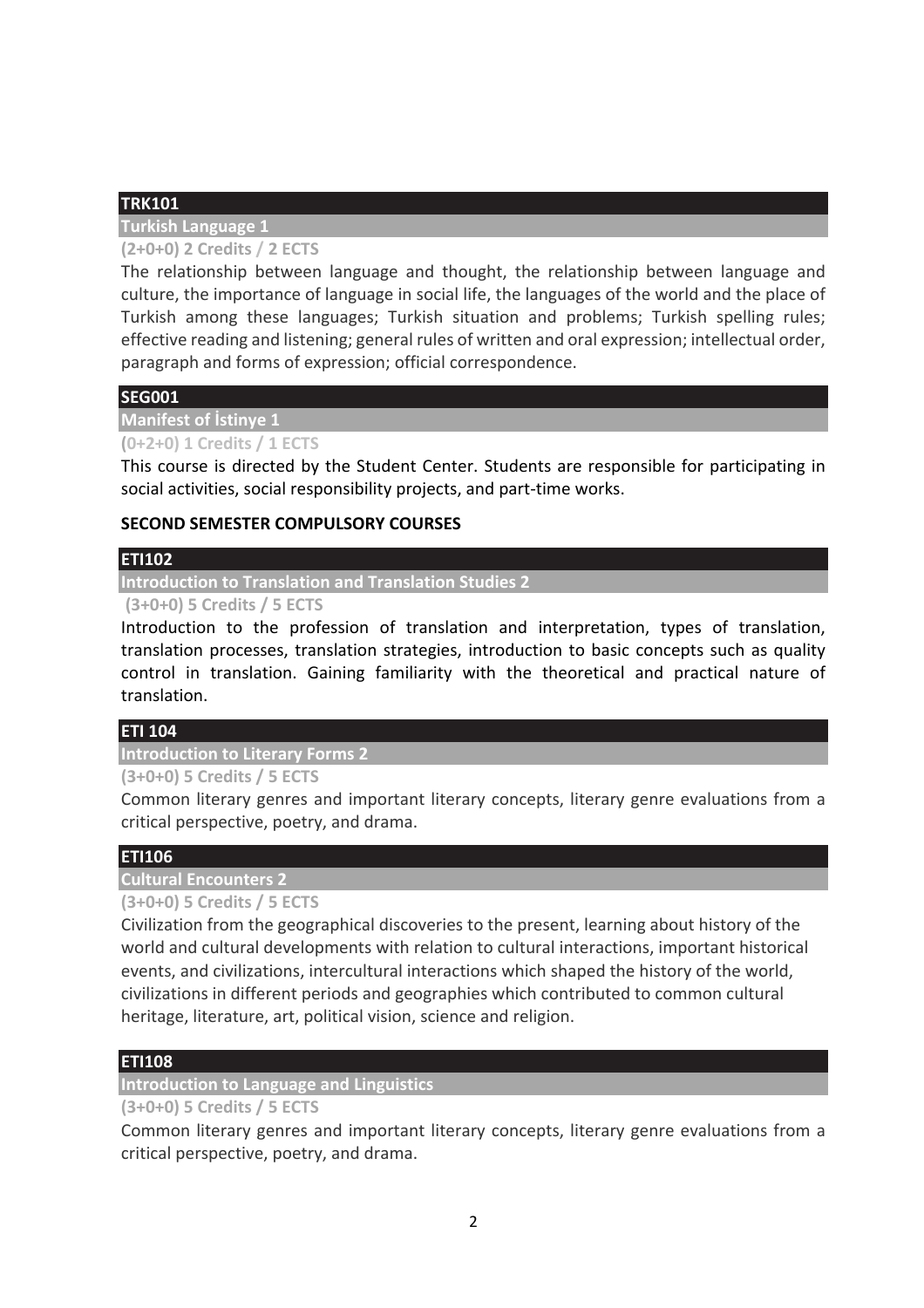# **ATA102**

# **Atatürk's Principles and History of Turkish Revolution II**

## **(2+0+0) 2 Credits / 2 ECTS**

The proclamation of the Republic, the role of leader in the Revolution and the staff, constitutional solutions for the problems related with the Lausanne Conference, Turkey's contribution in international organizations and pacts, responses to the new government structure, multi-party system trials, the domestic and foreign policy of the Republic of Turkey, the foreign policy pursued by Atatürk to create trust in Turkey in the future, Kemalism, Atatürk's principles.

# **TRK102**

**Turkish language 2**

## **(2+0+0) 2 Credits / 2 ECTS**

Types of written expression, types of oral expression, scientific research methods, oral presentation types.

## **SEG002**

# **Manifest of İstinye 2**

# **(0+2+0) 1 Credits / 1 ECTS**

This course is directed by the Student Center. Students are responsible for participating in social activities, social responsibility projects, and part-time works.

# **THIRD SEMESTER COMPULSORY COURSES**

# **ETI201**

**Structure of Modern English**

# **(3+0+0) 5 Credits / 5 ECTS**

Analysis of contemporary English in terms of the basic grammatical elements such as phonology, morphology, syntax. General evaluation of basics and the basic structure of the English language.

# **ETI203**

**Etymology I**

## **(3+0+0) 4 Credits / 4 ECTS**

Examination of English words and word families in terms of their roots in old and modern languages. To evaluate the Greek, Latin, Anglo-Saxon and Germanic languages and their relations in terms of contemporary vocabulary and literature.

## **ETI207**

**Survey of English Literature I (from Old English Period to Augustian Age)**

**(4+0+0) 6 Credits / 6 ECTS**

General information about the cultural, historical, literary periods of England, major works, periods, writers, genres, ideas and movements. from Anglo-Saxon Period to Restoration

# **ETI205**

**Introduction to Second Language Learning**

## **(3+0+0) 4 Credits / 4 ECTS**

Definition of language learning, general learning theories, theories of language learning, neurolinguistic, sociolinguistic, psycholinguistic.

# **SEG003**

**Manifest of İstinye 3**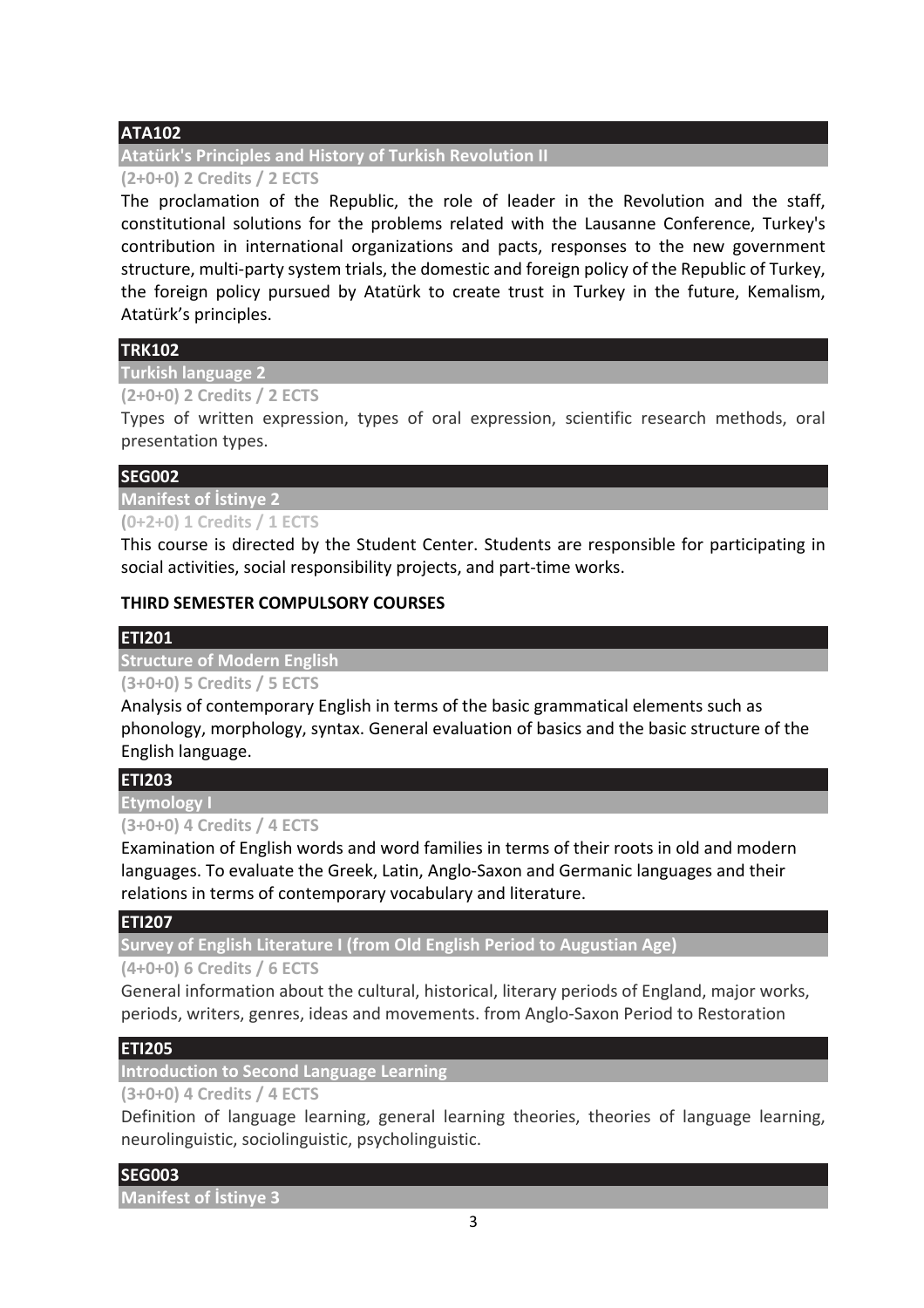# **(0+2+0) 1 Credits / 1 ECTS**

This course is directed by the Student Center. Students are responsible for participating in social activities, social responsibility projects, and part-time works.

## **FOURTH SEMESTER COMPULSORY COURSES**

# **ETRI 202**

**Structure of Modern Turkish**

**(3+0+0) 4 Credits / 4 ECTS**

Examining the basic structure of contemporary Turkish in terms of sound, syntax, form, etc. Making a theoretical and practical analysis of sentence structure.

# **ETI208**

**Survey of English Literature II (from Augustan Age to Present)**

**(4+0+0) 6 Credits / 6 ECTS**

England's cultural, historical, literary periods; general information about major works, authors, genres and periods from the start of the Restoration to the contemporary era.

## **ETI204**

**Translation for Mass Media**

**(3+0+0) 5 Credits / 5 ECTS**

Introduction to the English and Turkish press languages, evaluating the differences observed in both languages, translation studies on the current printed and verbal media, introducing the terminology of media communication.

# **ETI206**

**Second Language Teaching Methods**

**(3+0+0) 4 Credits / 4 ECTS**

Basic approaches in foreign language education, foreign language teaching methods, foreign language teaching techniques, foreign language curriculum.

## **SEG004**

**Manifest of İstinye 4**

**(0+2+0) 1 Credits / 1 ECTS**

This course is directed by the Student Center. Students are responsible for participating in social activities, social responsibility projects, and part-time works.

# **FIFTH SEMESTER COMPULSORY COURSES**

## **ETI307**

**Contrastive Analysis (English-Turkish)**

**(3+0+0) 5 Credits / 5 ECTS**

Comparative analysis of Turkish and English syntactically and structurally. Examining languages in terms of methodological and field researches with examples from both languages.

# **ETI301**

**Theories of Translation**

## **(3+0+0) 5 Credits / 5 ECTS**

Introduction to the theoretical reflection of the basic concepts in translation. Critical analysis and comparison of translations among the languages and evaluation of the works of famous translators in terms of theories and practices. Analysis of the reflections of cultural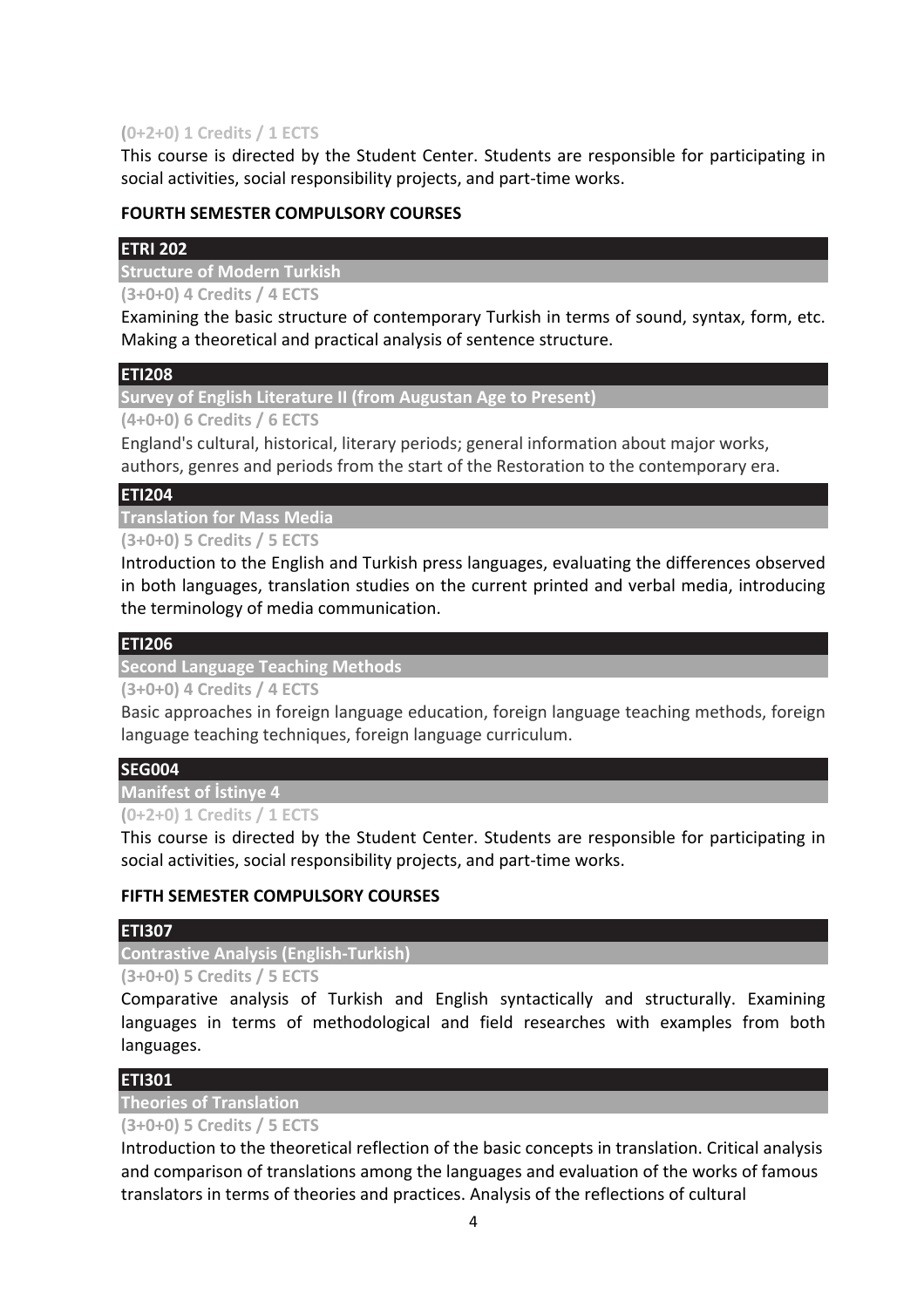paradigm-specific approaches to translation studies in terms of context, situation, and various relationships.

## **ETI303**

**Consecutive Interpreting**

## **(3+0+0) 5 Credits / 5 ECTS**

Introducing and practicing the subjects of body language use and sound adjustments to be able to do consecutive interpreting.

## **ETI305**

**Translation Project I**

## **(3+0+0) 5 Credits / 5 ECTS**

This study will be carried out by supporting the independent work of the student with an academic advisor. Choosing a study topic, conducting research on the subject, making a draft and performing a brief presentation on the given research topic.

## **ELT 309**

**Teaching Second Language Skills**

**(3+0+0) 5 Credits / 5 ECTS**

Foreign language skills, foreign language sub-skills, approaches to teaching language skills, methods of teaching language skills, preparation of a language teaching lesson plan

## **SIXTH SEMESTER COMPULSORY COURSES**

## **ETI302**

**History of Translation and Interpreting**

## **(3+0+0) 5 Credits / 5 ECTS**

Searching for the social history of translation and interpreting. Making and implementing independent planning on the history of analytical reading and translation and interpreting. Evaluating the role of translators in shaping world history.

## **ETI304**

**Simultaneous Interpreting I**

## **(3+0+0) 5 Credits / 5 ECTS**

Presentation of the interpreting skills required in the context of simultaneous interpreting and their competent use. Appropriate use, practice, and information about problem-solving.

## **ETI306**

# **Translation Project II**

## **(3+0+0) 5 Credits / 5 ECTS**

This study will be carried out with an academic advisor. A translation text to be determined for the study will be given and a Turkish / English or English / Turkish translation research for the translation studies will be conducted.

## **ETI308**

**Foreign Language Teaching Materials (3+0+0) 5 Credits / 5 ECTS**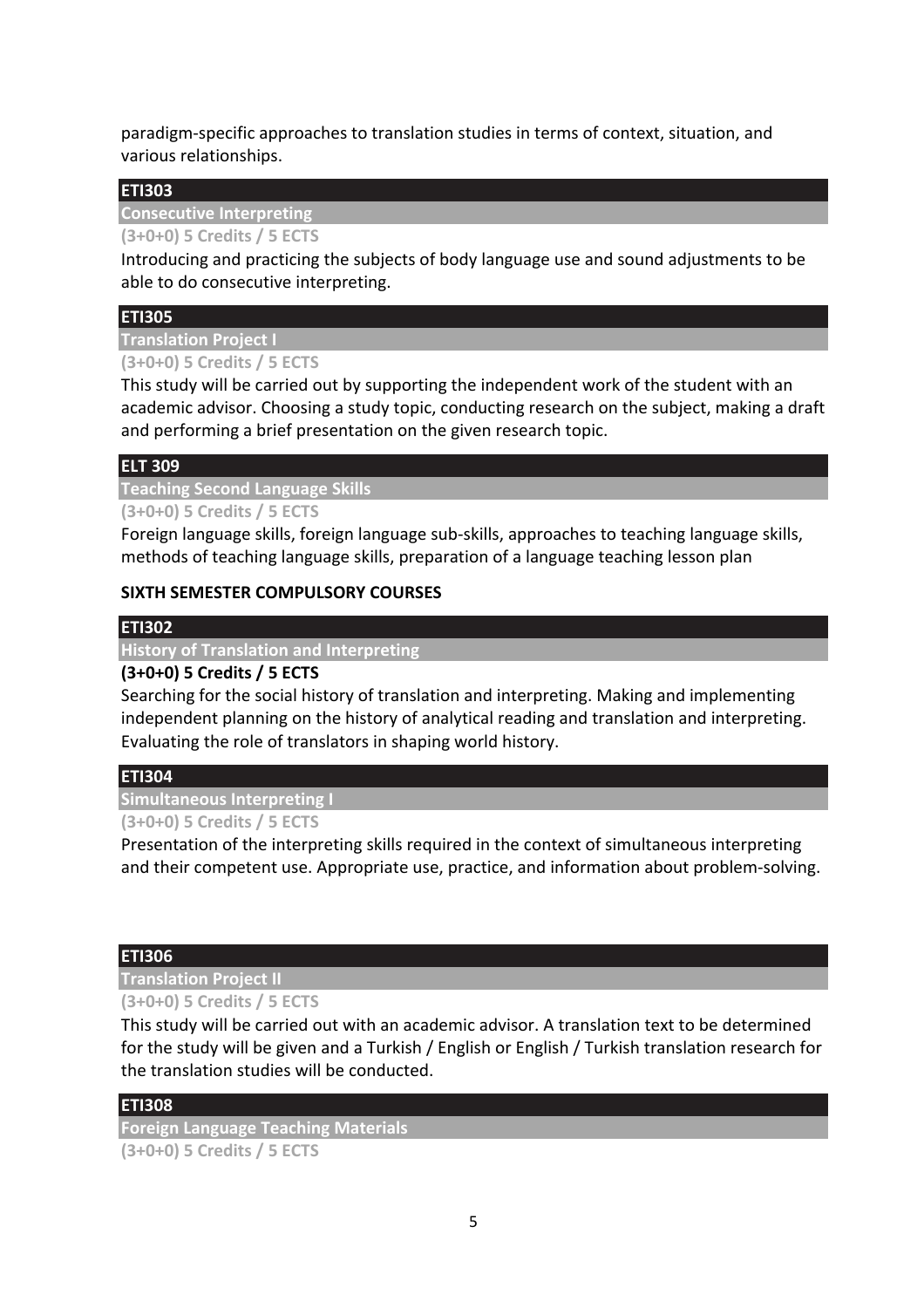Definition of ELT materials, historical approaches, principles of ELT material development, factors affecting ELT material development, ELT material evaluation criteria development, ELT material selection, ELT material adaptation, ELT material development.

# **SEVENTH SEMESTER COMPULSORY COURSES**

# **ETI401**

**Translation Criticism**

**(3+0+0) 5 Credits / 5 ECTS**

Critical evaluations of translation texts, requirements to achieve appropriate standards in translation competence, language, the examination of style and the context of the source text.

# **ETI491**

**Interpreting Project I**

**(3+0+0) 5 Credits / 5 ECTS**

A research topic and source selection for interpreting. Making a research draft and text analysis. It is a prerequisite course for the Oral Translation Project II (ETRI 423).

# **ETI403**

**Assessment in Foreign Language Education**

**(3+0+0) 5 Credits / 5 ECTS**

Definition of measurement and evaluation, measurement and evaluation approaches in the historical process, result-oriented evaluation, process-oriented evaluation, descriptive statistics, item analysis, alternative measurement and evaluation, measurement and evaluation development.

# **EIGHTH SEMESTER COMPULSORY COURSES**

## **ETI402**

**Contemporary Issues in Translation & Interpreting Studies**

## **(3+0+0) 5 Credits / 5 ECTS**

Readings on contemporary theories of translation. Examination of the latest approaches in translation studies. Relationships between the sociology of translation, multidisciplinarity, translation and publishing world. Translation ethics.

# **ETI492**

**Interpreting Project II (3+0+0) 5 Credits / 5 ECTS**

Conducting an academic research project. Studying and presenting a conference material from English to Turkish or Turkish to English under the advisory of an academic advisor.

# **ETI404**

**Literature and Film Adaptations**

**(3+0+0) 5 Credits / 5 ECTS**

Film and literature, transcription from the text, intertextuality, film reading, visual narration

# **ELECTIVE COURSES**

**ETI001**

**Etymology II (3+0+0) 5 Credits / 5 ECTS**